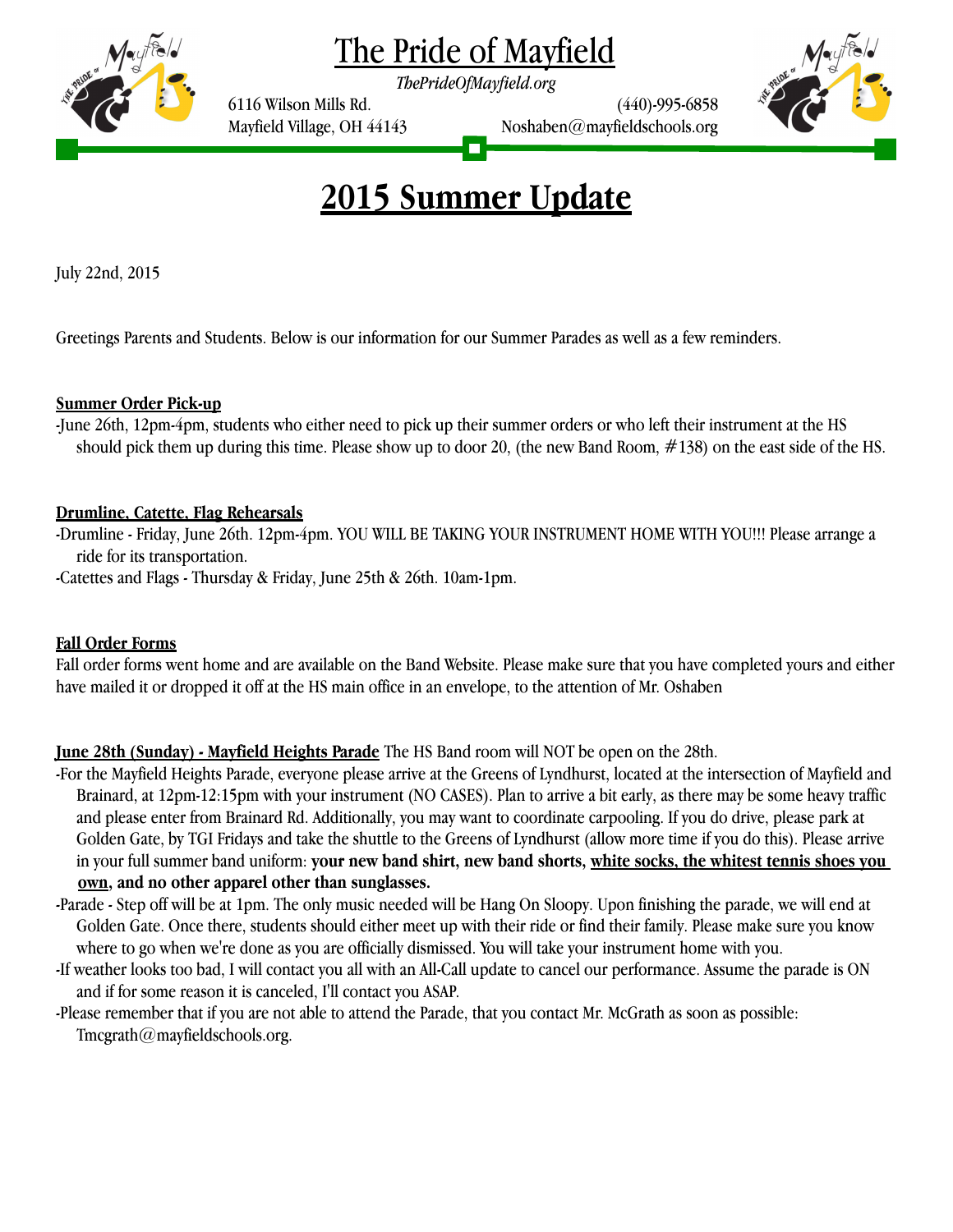**July 4th (Saturday) - 4th of July Parade** The HS Band room will NOT be open on the 4th.

-For the 4th of July Parade, everyone please arrive at Gates Mills Elementary, 7639 Colvin Road Gates Mills, OH, between 10am-10:15am with your instrument (NO CASES). Plan to arrive early, as there will be increased traffic. Please arrive in your full summer band uniform: **your new band shirt, new band shorts, white socks, the whitest tennis shoes you own, and no other apparel other than sunglasses.** A map is provided with drop-off and pick-up locations. After dropping your student off, there is parking around Epping Dr., where the parade ends. There is NO PARKING at Gates Mills Elementary.

The Pride of Mayfield

- -The parade will step off. at 11am. Upon finishing the parade, we will gather at the Gates Mills Polo Field and perform the Star Spangled Banner. After we perform the Banner, students will be dismissed. Please disperse quietly. Students should either meet up with their ride or find their family. Please make sure you know where to go when we're done as you are officially dismissed. You will take your instrument home with you.
- -If weather looks too bad, I will contact you all with an All-Call update to cancel our performance. Assume the parade is ON and if we get the notice of its cancelation, I'll contact you ASAP.
- -Please remember that if you are not able to attend the Parade, that you contact Mr. McGrath as soon as possible: Tmcgrath@mayfieldschools.org.
- -Parking tip for parents: As soon as you drop off your student, park at the Country Club and walk back along the street parade route to find your viewing spot. When the parade ends, follow it back to the Country Club/polo fields to hear & pick-up your student. Don't forget your cameras!

## **July 15th - Chipotle Band Fundraiser (Available on Mayfield Heights Parade Route or online)**

-Make dinner a selfless act by joining us for a fundraiser to support the Mayfield High School Band. Just come into the Eastgate Chipotle on Mayfield Rd & SOM Center Rd on **Tuesday, June 30th**, from **4:00pm** to **8:00pm**, and bring the FLYER FROM THE MAYFIELD HEIGHTS PARADE (also available online), show it on your smartphone or simply TELL THE CASHIER and the band will receive **50% of the proceeds!!!**

## **August Band Schedule**

-Please be sure to carefully read through the August Band Calendar on the Band Website ([ThePrideofMayfield.org\)](http://ThePrideofMayfield.org). Attendance is expected at all events. MHS Athletes, please remember that you will be evenly splitting any overlap time with practices. Also, remember that if you do have a game/match, you are excused from Band, but please make sure you confirm your absence with Mr. McGrath - Tmcgrath@mayfieldschools.org.

## **Contact**

-If this message is reaching anyone not participating in the band program or if you would like to use a different number, please feel free to email me at Noshaben@mayfieldschools.org and I will ensure that it gets corrected.

-As always, keep looking on the Band Site, checking your emails, checking Facebook, and listening to All-Call messages for information. I look forward to seeing you all soon. Thank you very much.

Mr. Nathan Oshaben HS Band Director Pride of Mayfield 440-995-6858 Noshaben@mayfieldschools.org ThePrideofMayfield.org